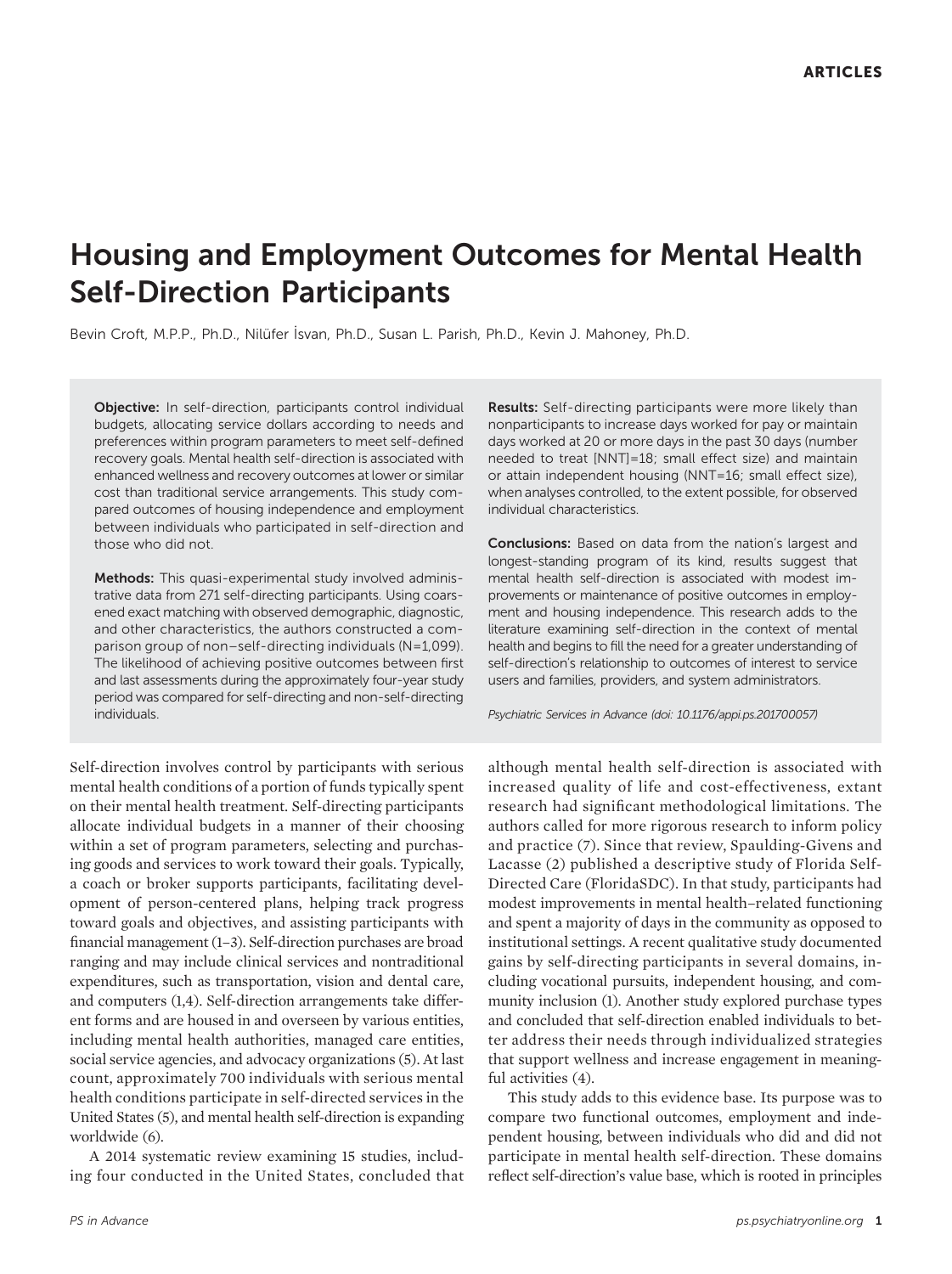of recovery, independence, and community inclusion. A recent Institute of Medicine report highlighted similar indicators as key social determinants of health (8), and both were identified as priority outcomes in the report of the President's New Freedom Commission on Mental Health (9) and in the Substance Abuse and Mental Health Services Administration's Description of a Good and Modern Addictions and Mental Health Service System (10). Service users, families, and administrators alike value these outcomes, which enhance quality of life and community inclusion and may reduce reliance on publicly funded systems. Using a quasi-experimental design with coarsened exact matching (11) and logistic regression, we estimated odds of change or maintenance of a positive outcome in employment and in housing independence among individuals who were and were not self-directing.

This study used data from FloridaSDC, the country's oldest and largest mental health self-direction effort. There are two FloridaSDC programs in the state, which contracts mental health services through regional systems of care overseen by nonprofit managing entities. These voluntary programs enroll approximately 330 individuals and are funded through a combination of state and local funds. To be eligible for either FloridaSDC site, individuals must be at least 18 years old and designated as having a serious and persistent mental illness as determined by the state. Individuals must also have permanent residence in the program areas and rely on public funds to cover mental health services. If individuals are not enrolled in Supplemental Security Income, Social Security Disability Income, or veterans' benefits, they must be in the process of applying for those benefits. FloridaSDC participants must be legally competent to make financial decisions and may not be enrolled in assertive community treatment. During the study period, SDC participants enrolled in public benefits received a yearly budget of approximately \$1,900 per year, which could be used in addition to their existing insurance coverage. Uninsured individuals received an approximately \$3,700 yearly budget, with half reserved for outpatient mental health treatment, such as psychiatric treatment and therapy. With support from a coach and within program policy guidelines, participants link purchases to specific recovery goals in their person-centered plans. Figure 1 depicts a breakdown of FloridaSDC spending by purchase category at one site (where such data were available). Most purchases were related to goods and services other than mental health treatment (some participants accessed mental health treatment by using Medicaid or other benefits, and these services are not included in Figure 1), from transportation and dentistry to housing and employmentrelated supports.

## METHODS

The Brandeis University Institutional Review Board and the Florida Department of Children and Families' human protections administrator reviewed and approved the study protocol.

Data were obtained as limited, deidentified data sets from the two managing entities that oversee the FloridaSDC programs, with consent from the state. According to state regulations, managing entities must collect demographic information, service event data, and mental health outcomes data. Providers report demographic information to managing entities at admission and whenever that information changes, and mental health outcome assessments are reported at first assessment, quarterly thereafter, and at discharge.

The data sets included demographic and outcomes information for all adults with a serious and persistent mental illness designation. Information regarding self-direction budget purchases and service use details were unavailable for both programs; therefore, this information was not analyzed in this study. The data sets used in the study covered different periods because the managing entities assumed responsibility at different times and transferred the data at different times. The program A study period spanned 4.8 years, beginning July 1, 2010. The study period for program B covered three years, beginning July 1, 2012. Because of these disparate periods and because of demographic differences, the data sets were kept separate during the selection of matched comparison cases, and results are reported by site as well as in the aggregate.

Individuals enrolled in FloridaSDC were categorized as the intervention group, and individuals who never enrolled in FloridaSDC were categorized as the comparison group. Before data cleaning, the data set included 21,183 individuals, 403 of whom were SDC participants. Comparison group individuals who did not meet FloridaSDC eligibility criteria at any point during the study period (under age 18, enrolled in Florida assertive community treatment, or resided outside the geographic service area) were removed, as were individuals with only one assessment. After data cleaning and before matching, there were 403 FloridaSDC participants and 12,209 nonparticipants.

We created two binary dependent variables—employment and independent housing—by comparing measurements at first and last assessment for each individual. Outcome variables, selected on the basis of study aims, were constructed to capture both positive change and maintenance of a positive outcome over the study period. There were three available indicators for exploring employment: employment status, income from paid employment (past 30 days), and days worked for pay (past 30 days). We selected days worked for pay because it reflects work behavior (as opposed to income) most accurately and in greatest detail. Individuals with a positive employment outcome were those who either increased the number of days worked in the past 30 days at last assessment compared with first assessment or reported 20 or more days of work at both assessments. For housing independence, we constructed an outcome variable indicating transition from dependent housing (dependent living with others, group home, assisted living, supported housing, or hospital) or homelessness to living independently or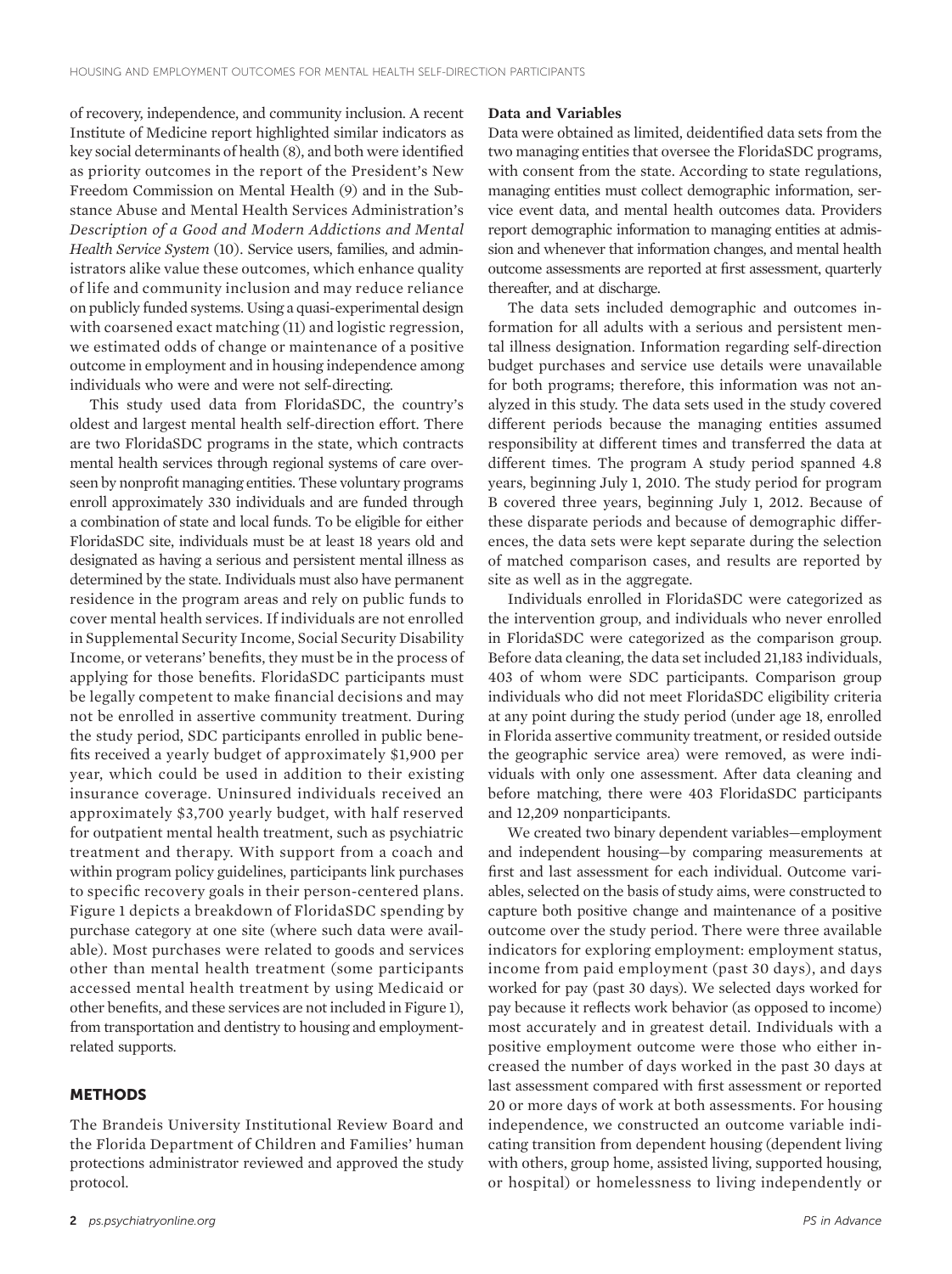#### FIGURE 1. Self-direction spending by purchase category for program A, July 2010 to April 2015<sup>a</sup>



<sup>a</sup> The figure includes the full prematch sample. A sensitivity analysis that included only program participants who were successfully matched to a comparison case was conducted, and no major differences were found. The figure reflects only goods and services purchased with the self-directed budget; not all services used during the study period are included.

maintenance of independent housing status at first and last assessments.

We defined a positive program effect as either a positive change or maintenance of an already good outcome to account for the dual purposes of FloridaSDC—that is, helping participants gain access to employment and independent living, as well as preventing them from losing the resources they already have. The preventive goal is important to capture because the target population is at continued risk of losing access to employment or independent living. Focusing only on participants who lacked access to these resources at first assessment would miss the effects of the program in preventing loss of resources. For example, if SDC participants are more likely than non-SDC participants to remain living independently from first to last assessments, this positive outcome would not be evident from examining changes in independent living status over time.

## Matching and Analysis

We used coarsened exact matching to create a non-SDC comparison group (11,12). This straightforward method is designed to reduce imbalances between groups by using specified categorical variables. The matching algorithm (available as an SPSS add-on) constructs a stratum for each combination of covariates and matches each intervention participant to one or more nonintervention individuals sharing the same stratum. The algorithm then produces weights to

account for postmatch group size differences (13). This method was chosen over other matching methods (for example, propensity scores) because of the high number of categorical variables in the data set and because it results in matched cases that share identical values (12).

Factors hypothesized to affect both the outcomes and participation in FloridaSDC were selected as matching variables (14). Variable choice was informed by reviewing prematch descriptive statistics, key informant interviews with individuals knowledgeable about self-direction, and information gleaned from previous FloridaSDC evaluations (1,2,5,15–17). We selected the following matching variables: age, high school completion, gender, ethnicity (program A), race (program B), schizophrenia diagnosis, substance use disorder diagnosis, marital status, county of residence, veteran status, limited English proficiency, arrests (ever arrested during the study period), activities of daily living (ever assessed as unable to perform activities of daily living during the study period), community tenure (ever spent one or more days out of the community during the study period), days between first and last assessments, and disability income receipt. We successfully matched 67% (N=271) of the

SDC participants to 1,099 non-SDC participants. Postmatch weights were used in all subsequent analyses.

We fitted two logistic regression models to estimate the likelihood of achieving a positive outcome on each of the dependent variables, controlling for relevant covariates. Model specifications were guided by a priori theory and methodological considerations. To control for differences in outcome variables at the first assessment, we included the value of the outcome measure at the first assessment as a covariate in each model. The set of standard covariates was age, gender, race, ethnicity, high school completion, county of residence, program site, veteran status, marital status, physical disability, schizophrenia diagnosis, substance use disorder diagnosis, disability income receipt, days between first and last assessment, value of the outcome measure at first assessment, and any of the following during the study period: arrested, unable to perform activities of daily living, admitted to services as incompetent or involuntary, and spent one or more days out of the community.

## RESULTS

Descriptive statistics for the SDC and non-SDC groups before and after matching are presented in Table 1. Before matching, the groups were significantly different on nearly all measures. After matching, there were no statistically significant differences between the SDC and non-SDC groups.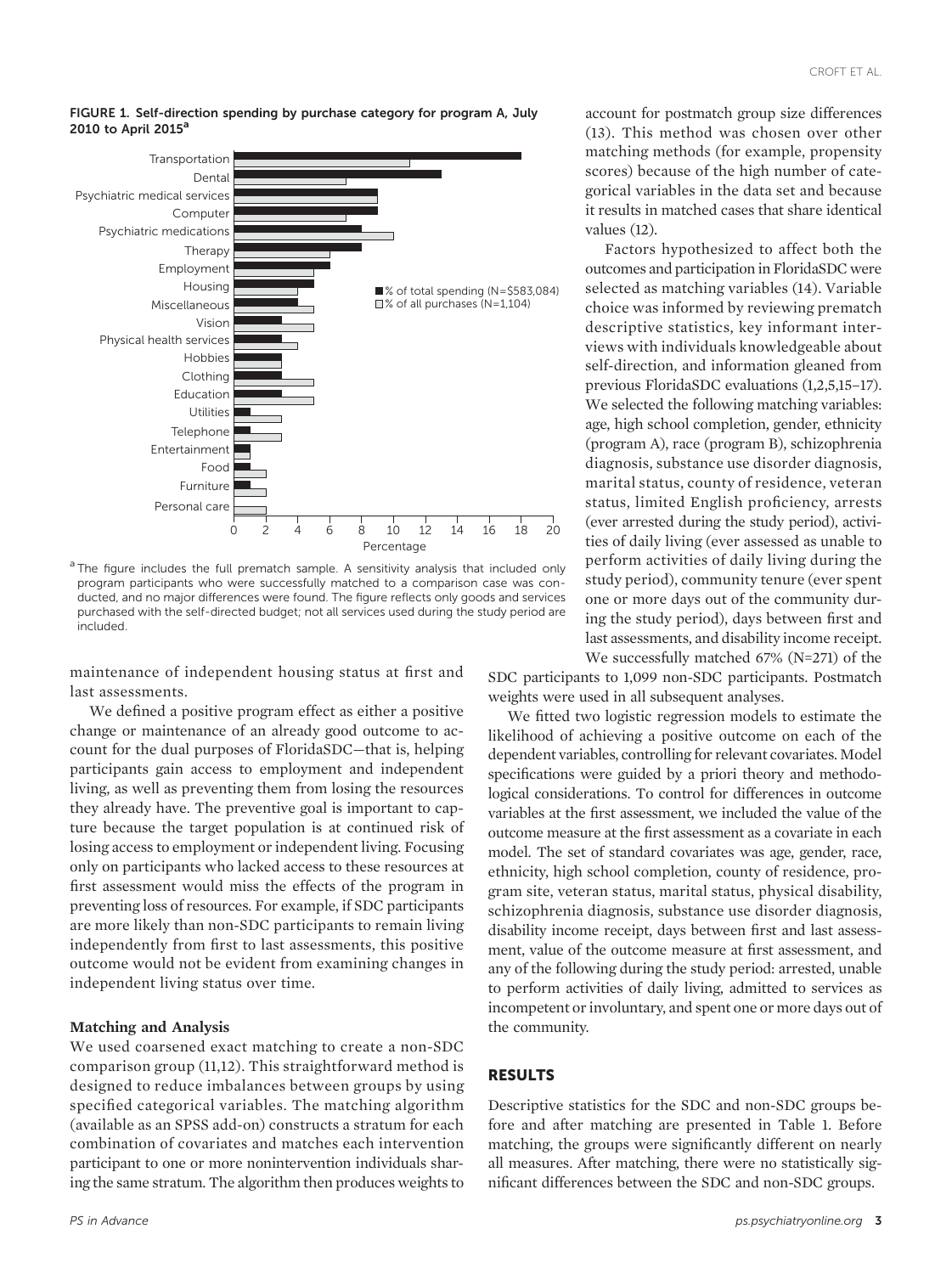|                                            | Before matching         |                |                         |      |                | After matching          |              |                        |              |                |  |
|--------------------------------------------|-------------------------|----------------|-------------------------|------|----------------|-------------------------|--------------|------------------------|--------------|----------------|--|
|                                            | <b>SDC</b><br>$(N=403)$ |                | Non-SDC<br>$(N=12,309)$ |      |                | <b>SDC</b><br>$(N=271)$ |              | Non-SDC<br>$(N=1,099)$ |              |                |  |
| Characteristic                             | N                       | $\%$           | N                       | $\%$ | p <sup>a</sup> | N                       | $\%$         | N                      | $\%$         | $p^{\text{a}}$ |  |
| Demographic                                |                         |                |                         |      |                |                         |              |                        |              |                |  |
| Age $(M \pm SD)$                           | $52.15 \pm 10.61$       |                | 44.86±14.46             |      | < 0.01         | $51.99 \pm 10.28$       |              | $51.78 \pm 11.10$      |              | .769           |  |
| Female                                     | 272                     | 67             | 7,593                   | 62   | .018           | 196                     | 72           | 791                    | 72           | .908           |  |
| White race                                 | 283                     | 70             | 9,541                   | 78   | < 0.01         | 200                     | 74           | 839                    | 76           | .381           |  |
| <b>Black race</b>                          | 94                      | 23             | 1,971                   | 16   | < 0.01         | 56                      | 21           | 215                    | 20           | .684           |  |
| Hispanic ethnicity                         | 20                      | 5              | 1,478                   | 12   | < 0.01         | 8                       | 3            | 28                     | 3            | .709           |  |
| Completed high school                      | 319                     | 79             | 7,812                   | 64   | < 0.01         | 222                     | 82           | 899                    | 82           | .964           |  |
| at first assessment                        |                         |                |                         |      |                |                         |              |                        |              |                |  |
| Married at any                             | 46                      | 11             | 3,134                   | 25   | < 0.001        | 22                      | 8            | 104                    | 9            | .493           |  |
| assessment                                 |                         |                |                         |      |                |                         |              |                        |              |                |  |
| Employed full- or                          | 45                      | 11             | 2,121                   | 17   | .001           | 29                      | 11           | 135                    | 12           | .469           |  |
| part-time at first                         |                         |                |                         |      |                |                         |              |                        |              |                |  |
| assessment                                 |                         |                |                         |      |                |                         |              |                        |              |                |  |
| Resides in county with                     | 293                     | 73             | 5,170                   | 42   | < 0.01         | 190                     | 70           | 733                    | 67           | .283           |  |
| the largest share of                       |                         |                |                         |      |                |                         |              |                        |              |                |  |
| SDC participants                           |                         |                |                         |      |                |                         |              |                        |              |                |  |
| Veteran of U.S. armed                      | 43                      | 11             | 488                     | 4    | < 0.01         | 2                       | 1            | 8                      | $\mathbf{1}$ | .986           |  |
| forces                                     |                         |                |                         |      |                |                         |              |                        |              |                |  |
| English severely limited                   | 5                       | $\mathbf{1}$   | 534                     | 4    | .002           | $\mathbf{O}$            |              | $\mathbf 0$            |              |                |  |
| at any assessment                          |                         |                |                         |      |                |                         |              |                        |              |                |  |
| Ever arrested                              | 7                       | $\overline{c}$ | 672                     | 5    | .001           | $\overline{c}$          | $\mathbf{1}$ | 10                     | $\mathbf{1}$ | .786           |  |
| Diagnostic                                 |                         |                |                         |      |                |                         |              |                        |              |                |  |
| Ever diagnosed as                          | 78                      | 19             | 3,996                   | 32   | < 0.001        | 42                      | 15           | 201                    | 18           | .281           |  |
| having a substance                         |                         |                |                         |      |                |                         |              |                        |              |                |  |
| use disorder                               |                         |                |                         |      |                |                         |              |                        |              |                |  |
| Ever diagnosed as                          | 121                     | 30             | 2,644                   | 21   | < 0.01         | 71                      | 26           | 279                    | 25           | .784           |  |
| having schizophrenia                       |                         |                |                         |      |                |                         |              |                        |              |                |  |
| Ever assessed as unable                    | 60                      | 15             | 3,500                   | 28   | < 0.001        | 39                      | 14           | 179                    | 16           | .445           |  |
| to perform activities                      |                         |                |                         |      |                |                         |              |                        |              |                |  |
|                                            |                         |                |                         |      |                |                         |              |                        |              |                |  |
| of daily living<br>Ever assessed as having | 59                      | 15             | 1,280                   | 10   | .006           | 39                      | 14           | 152                    | 14           | .811           |  |
| a physical disability                      |                         |                |                         |      |                |                         |              |                        |              |                |  |
|                                            |                         |                |                         |      |                |                         |              |                        |              |                |  |
| Benefits and services                      |                         |                |                         |      |                |                         |              |                        |              |                |  |
| Days in system $(M \pm SD)$                | $1,045.15 \pm 401.18$   |                | 881.52±498.87           |      | < 0.01         | $1,025.14 \pm 404.38$   |              | $1,042.77 \pm 519.65$  |              | .546           |  |
| Received psychiatric                       | 297                     | 74             | 3,848                   | 32   | < 0.001        | 197                     | 73           | 803                    | 73           | .902           |  |
| disability income at                       |                         |                |                         |      |                |                         |              |                        |              |                |  |
| last assessment                            |                         |                |                         |      |                |                         |              |                        |              |                |  |
| Ever spent one or more                     | 111                     | 28             | 4,151                   | 34   | .010           | 64                      | 24           | 296                    | 27           | .266           |  |
| days out of the                            |                         |                |                         |      |                |                         |              |                        |              |                |  |
| community                                  |                         |                |                         |      |                |                         |              |                        |              |                |  |
| Ever admitted to                           | 98                      | 24             | 2,788                   | 23   | .432           | 64                      | 24           | 270                    | 25           | .744           |  |
| services as                                |                         |                |                         |      |                |                         |              |                        |              |                |  |
| incompetent or                             |                         |                |                         |      |                |                         |              |                        |              |                |  |
| involuntary                                |                         |                |                         |      |                |                         |              |                        |              |                |  |

|  |  |  |  |  | TABLE 1. Characteristics of participants in a self-directed care (SDC) program and nonparticipants before and after matching |
|--|--|--|--|--|------------------------------------------------------------------------------------------------------------------------------|
|--|--|--|--|--|------------------------------------------------------------------------------------------------------------------------------|

a Tests for significance were two-tailed, independent-samples t tests for continuous variables and two-tailed Pearson's chi-square tests with asymptotic p value reported for dichotomous variables. The dichotomous variables were coded 1 for clients who displayed the indicated t characteristic and 0 otherwise.

Table 2 presents unadjusted mean values of outcome variables at first and last assessment for SDC and non-SDC groups. The mean differences depicted in Table 2 do not capture maintaining a desirable outcome over the study period. To capture maintenance in addition to positive gains, we used the outcome variables described above rather than differences in means or proportions with improved outcomes for the multivariate analysis. Notably, SDC participants' first assessments did not constitute a true baseline because 58% (N=158) of the SDC group were enrolled in

FloridaSDC prior to the beginning of the study period. Some of the observed first-assessment differences may be due to having received FloridaSDC prior to the first observation. The regression models adjusted for this nonequivalence by estimating odds ratios (ORs) while controlling for the firstassessment values of outcome measures.

We used logistic regression to produce adjusted ORs of SDC membership predicting the likelihood of a positive outcome, controlling for observed first-assessment nonequivalences (Table 3). The logistic regression results indicated that,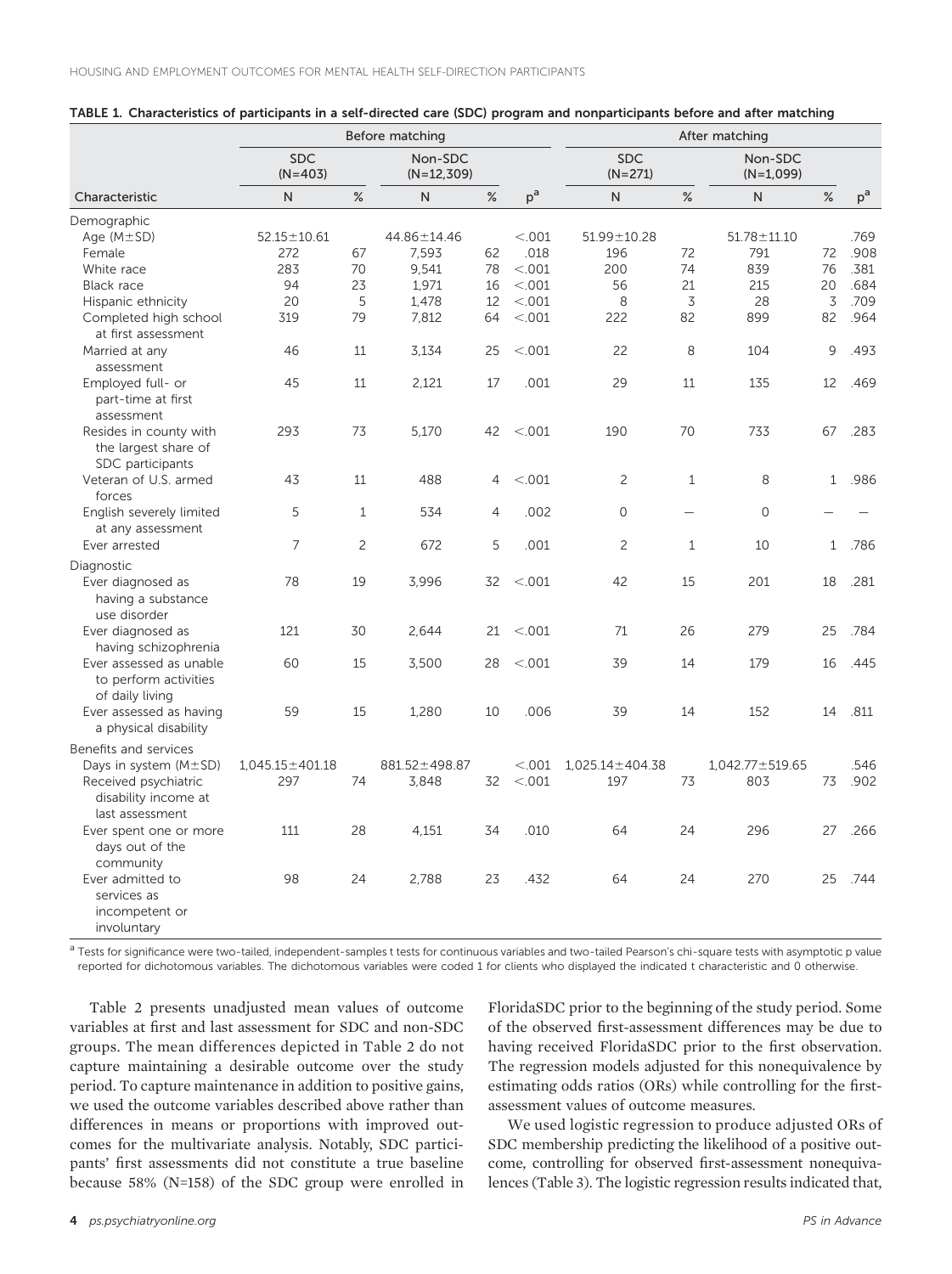|                                                     | SDC <sup>a</sup>                    |      |                 |                          | Non-SDC <sup>b</sup> |                 |                 |                 |                          |                           |
|-----------------------------------------------------|-------------------------------------|------|-----------------|--------------------------|----------------------|-----------------|-----------------|-----------------|--------------------------|---------------------------|
|                                                     | First assessment<br>Last assessment |      |                 | Unadjusted<br>difference | First assessment     |                 | Last assessment |                 | Unadjusted<br>difference |                           |
| Variable                                            | N                                   | $\%$ | N               | between first<br>$\%$    |                      | N<br>$\%$       |                 | $\%$<br>N       |                          | between first<br>and last |
|                                                     |                                     |      |                 |                          | and last             |                 |                 |                 |                          |                           |
| Program A <sup>c</sup>                              |                                     |      |                 |                          |                      |                 |                 |                 |                          |                           |
| Days worked for pay in<br>past 30 days $(M \pm SD)$ | $2.52 \pm 6.44$                     |      | $4.81 \pm 7.74$ |                          | 2.29                 | $3.22 \pm 7.49$ |                 | $5.30 \pm 9.37$ |                          | 2.08                      |
| Lives independently<br>alone or with others         | 107                                 | 86   | 112             | 90                       | 4                    | 448             | 72              | 506             | 81                       | 9                         |
| Program B <sup>d</sup>                              |                                     |      |                 |                          |                      |                 |                 |                 |                          |                           |
| Days worked for pay in<br>past 30 days $(M \pm SD)$ | $1.33 \pm 3.95$                     |      | $2.14 \pm 5.76$ |                          | .81                  | $1.53 \pm 5.52$ |                 | $2.44 \pm 6.90$ |                          | .91                       |
| Lives independently<br>alone or with others         | 141                                 | 97   | 139             | 96                       | $-1$                 | 328             | 73              | 361             | 81                       | 7                         |
| Programs A and B                                    |                                     |      |                 |                          |                      |                 |                 |                 |                          |                           |
| Days worked for pay in<br>past 30 days $(M \pm SD)$ | $1.88 \pm 5.26$                     |      | $3.37 \pm 6.86$ |                          | 1.49                 | $2.51 \pm 6.78$ |                 | $4.13 \pm 8.55$ |                          | 1.62                      |
| Lives independently<br>alone or with others         | 248                                 | 92   | 252             | 93                       | 1                    | 785             | 72              | 875             | 81                       | 8.9                       |

TABLE 2. Unadjusted mean outcome measures at first and last assessment for participants in a self-directed care (SDC) program and nonparticipants, by program site

<sup>a</sup> Program A, N=124; program B, N=147

<sup>b</sup> Program A, N=642, program B, N=457

 $\textdegree$  Data were missing for the following variables in program A: days worked for pay in past 30 days for the non-SDC group (N=14) and lives independently alone or with others for the non-SDC group (N=16).

 $d$  Data were missing for the following variables in program B: lives independently alone or with others for the SDC group (N=2) and the non-SDC group (N=9).

when covariates were held constant, SDC participants in both programs were significantly more likely than the non-SDC group to experience a positive outcome in days worked for pay (OR=1.73,  $p \le 0$ .01). SDC participants had more than twice the odds (OR=2.04,  $p<0.05$ ) of maintaining or attaining independent housing, compared with the non-SDC group, when the analysis controlled for covariates. We calculated two indicators of effect size: Cohen's h and number needed to treat (NNT). Cohen's h was .18 for employment and .21 for independent living. To achieve a positive employment outcome for one participant, 18 participants need to be enrolled in SDC for three years (the sample mean for length of enrollment). The corresponding NNT for a positive independent living outcome was 16 participants. As discussed above, these numbers reflect both improvements and maintenance of positive outcomes and were adjusted for all model covariates, including outcome values at first assessment. They indicate small effect sizes, with a larger effect size on independent living than on employment.

### **DISCUSSION**

Using several years of administrative data, we found evidence suggesting positive effects of self-direction on both outcomes of interest: employment and independent housing. Although these results are promising, findings should be regarded with caution because of study limitations. Although matching eliminated all observed differences between SDC and comparison groups, unobserved group differences likely remained. As is typical of quasi-experimental designs, matching and statistical controls minimized but did not guarantee the elimination of case mix issues, so the results should be regarded as preliminary. Furthermore, only 67% of SDC participants were successfully matched, and approximately one-third of SDC participants were thus not included in the analyses. However, in preliminary analyses we used only 10 variables to define the matching algorithm (versus the 16 variables in the final analysis); while approximately 90% of the sample was successfully matched, the balancing between the groups was inadequate. Therefore, we chose to sacrifice the number of matches for quality of matches, and the overall results were robust to these varying specifications. Future studies should collect more detailed background information in order to account for a broader range of potential nonequivalence factors. However, it is worth noting that complete intergroup equivalence is notoriously hard to establish in studies of socially complex outcomes, even with randomized controlled designs (18).

Second, participants' first assessments did not constitute a true baseline because a majority of the FloridaSDC group were enrolled prior to the beginning of the study period. Reported group differences in outcomes between first and last assessments are net of first-assessment differences, possibly masking some intervention effects that might occur before first assessment. More accurate estimates of intervention effects would have been possible with a design utilizing true baseline data.

To assess the degree to which the lack of a true baseline affected our results, we repeated the analysis limiting the SDC group to the 158 participants who enrolled during the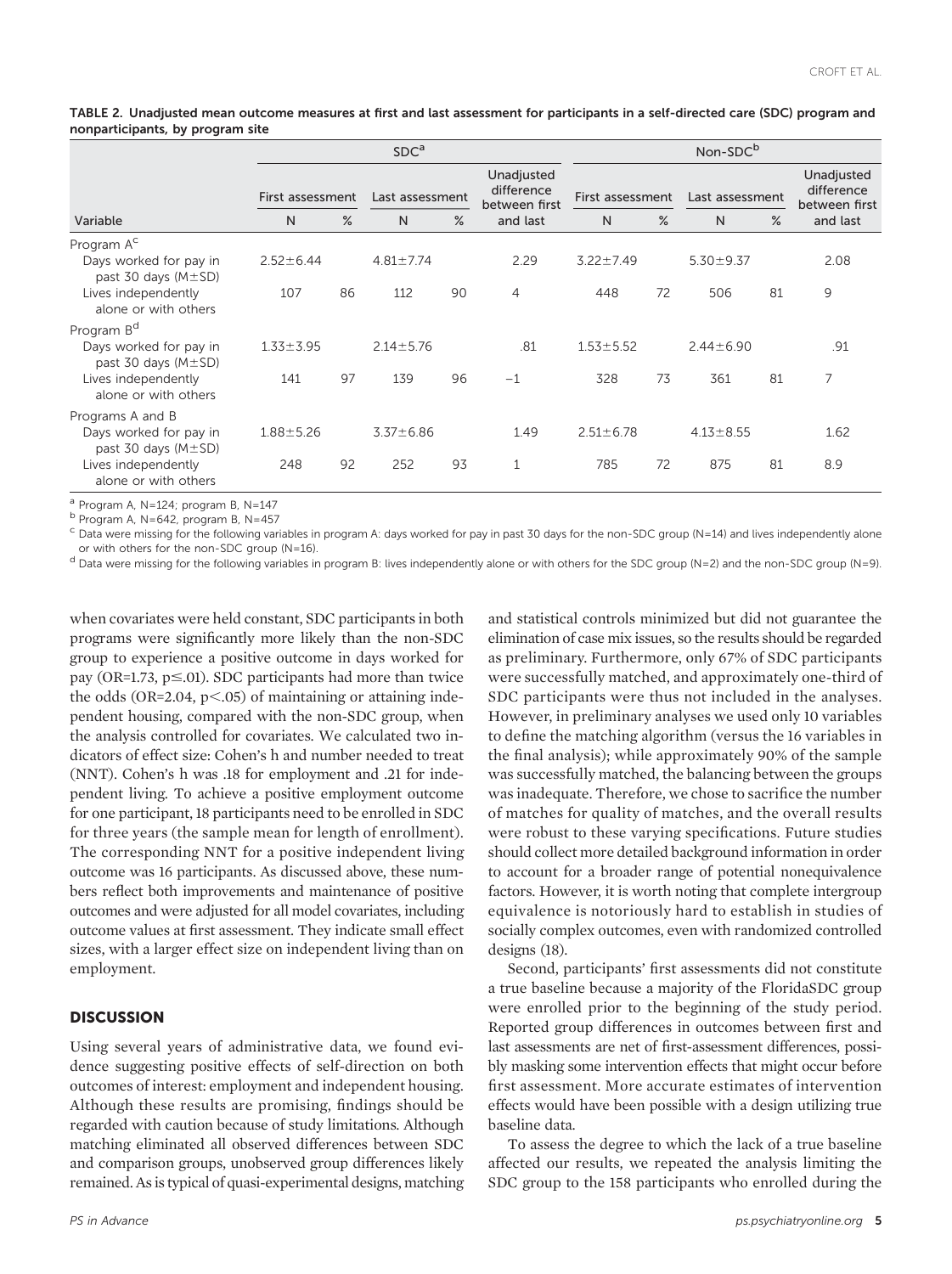| Variable                                                                                             | Model N | OR <sup>b</sup> | 95% CI        | df | p      | $-2$ log<br>likelihood | NNT <sup>c</sup> | Cohen's<br>h. |
|------------------------------------------------------------------------------------------------------|---------|-----------------|---------------|----|--------|------------------------|------------------|---------------|
| Program A                                                                                            |         |                 |               |    |        |                        |                  |               |
| Increasing days worked in past<br>30 days or maintaining days worked<br>at $\geq$ 20 in past 30 days | 746     | 1.71            | $1.06 - 2.75$ | 19 | < 0.05 | 697.658                | 10               | .23           |
| Attaining or maintaining independent<br>residential status                                           | 757     | 1.80            | $.87 - 3.74$  | 19 | .113   | 519.993                | 29               | .14           |
| Program B                                                                                            |         |                 |               |    |        |                        |                  |               |
| Increasing days worked in past<br>30 days or maintaining days worked<br>at $\geq$ 20 in past 30 days | 604     | 1.86            | $.99 - 3.49$  | 18 | .054   | 316.331                | 21               | .17           |
| Attaining or maintaining independent<br>residential status                                           | 598     | 2.96            | $1.09 - 8.03$ | 18 | < 0.05 | 301.094                | 15               | .26           |
| Programs A and B                                                                                     |         |                 |               |    |        |                        |                  |               |
| Increasing days worked in past<br>30 days or maintaining days worked<br>at $\geq$ 20 in past 30 days | 1,350   | 1.73            | $1.20 - 2.50$ | 20 | < 0.01 | 1,087.627              | 18               | .18           |
| Attaining or maintaining independent<br>residential status                                           | 1,355   | 2.04            | $1.17 - 3.58$ | 20 | < 0.05 | 898.984                | 16               | .21           |

| TABLE 3. Change in outcomes from first to last assessment for participants in a self-directed care (SDC) program and nonparticipants, |  |
|---------------------------------------------------------------------------------------------------------------------------------------|--|
| by SDC program and across both programs <sup>a</sup>                                                                                  |  |

<sup>a</sup> The study period was July 1, 2010, to April 30, 2015, for program A and July 1, 2012, to June 22, 2015, for program B. All models included a standard set of covariates: age, gender, race, ethnicity, high school completion, marital status, program site (for aggregated model only), county of residence, veteran status, physical disability, schizophrenia diagnosis, substance use disorder diagnosis, receipt of disability income, days between first and last assessment, ever arrested, ever assessed as unable to perform activities of daily living, ever admitted to services as incompetent or involuntary, ever spent one or more days out of the community, and the value of the outcomes measure at first assessment. b Reference: outcome not achieved

<sup>c</sup> Number needed to treat

study period and thus had a true baseline. For all models, the results were in a direction similar to that in the full sample. SDC enrollment remained a statistically significant predictor of the employment outcome in the combined sample  $(OR=2.22, p<.01)$ , whereas its effect on independent living did not reach significance (OR=1.87, p=.165). The difference in significance level is to be expected given the reduction in sample size, and the sensitivity analysis suggested that the program effects reported above were not unduly biased by the lack of a true baseline.

Because the study was limited to available administrative data, potential confounders—including information about SDC-purchased goods and services and implementationrelated factors, such as informal screening practices—were not available in the data. Furthermore, the data were collected by providers for billing and reporting purposes and are thus subject to possible unmeasured biases. Although it would have been desirable to investigate self-direction's relationship to service use, detailed service use information was not available.

Despite its limitations, this study had unique and important strengths. The outcomes have import for publicly funded mental health systems, and possible improvement in the areas of employment and independent housing suggests that persons are enhancing their independence and self-sufficiency. These findings are supported by a recent qualitative analysis of in-depth interviews with 30 FloridaSDC participants (1). In that study, 10 interviewees reported gains in employment, five reported recent or planned transitions to independent housing, and nearly all reported pursuing valued roles in their communities. This study's quantitative findings, from a sample that included nearly all eligible FloridaSDC participants, provides initial confirmatory evidence of findings reported for the smaller sample.

To the best of our knowledge, this study had the longest observation period of any mental health self-direction research. Self-direction is a complex intervention and requires a high level of participant engagement (1). Developing personcentered plans and working with a budget takes time. As such, gains may not be fully realized until after months or years of participation. This study's three-to-five-year observation period may provide a more representative picture of program effects compared with earlier studies.

## **CONCLUSIONS**

This study adds to a small but growing body of literature addressing mental health self-direction's effects. Compared with nonparticipants, self-directing participants were more likely to improve, or maintain at high levels, engagement in paid work and independent housing. We note, however, that there were marked case mix differences between groups, and there was uncertainty about whether the analytic approach adequately accounted for these differences. Future research should seek to corroborate these findings using more robust methods and might involve additional outcome domains, such as service use and social connectedness, as well as alternative measures for employment, community integration, and independent living. Future work should involve